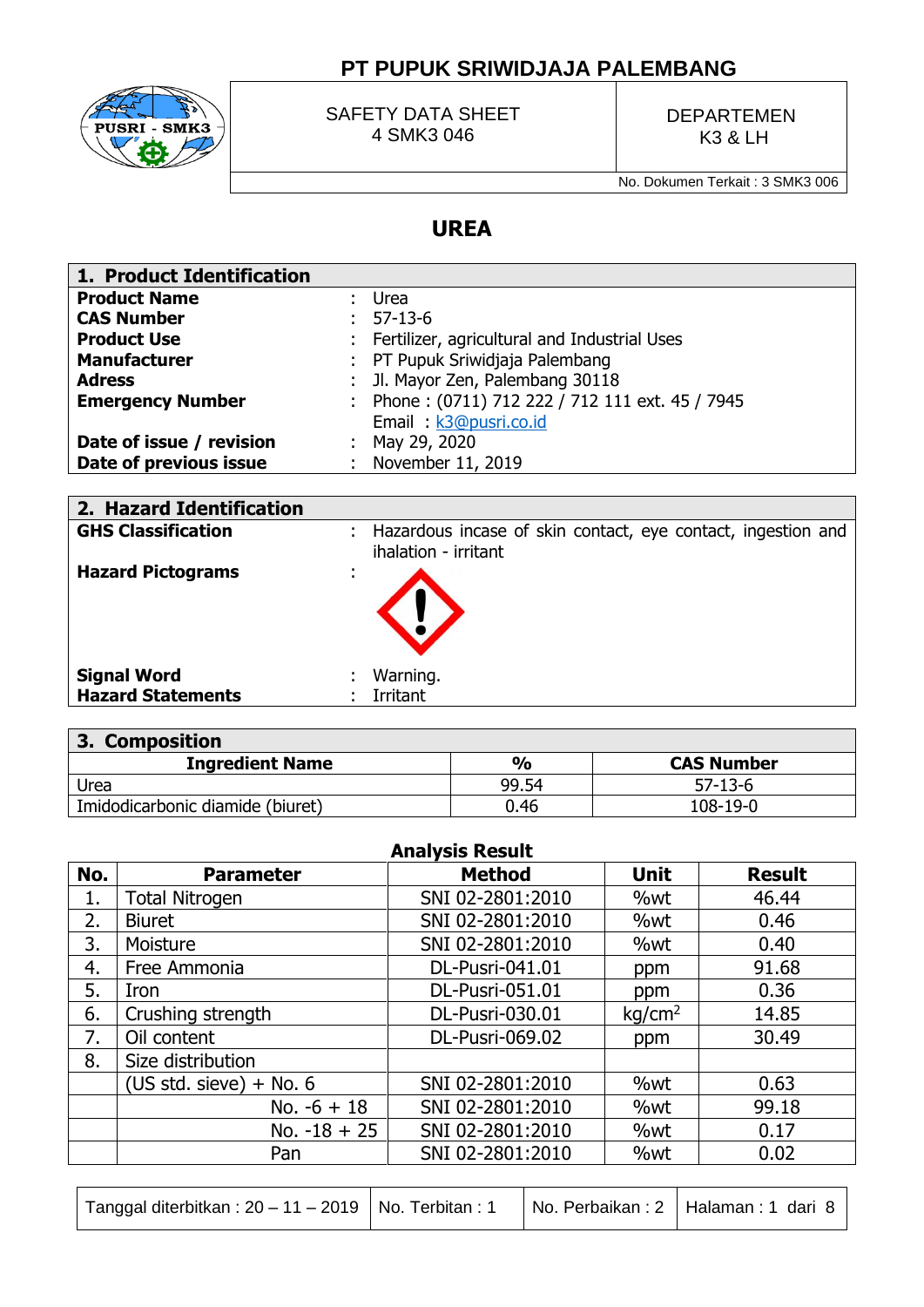

### SAFETY DATA SHEET 4 SMK3 046

### DEPARTEMEN K3 & LH

No. Dokumen Terkait : 3 SMK3 006

| 4. First Aid Measures |                                                                                                                                                                                                                                                   |
|-----------------------|---------------------------------------------------------------------------------------------------------------------------------------------------------------------------------------------------------------------------------------------------|
| <b>Eye Contact</b>    | : Check for and remove any contact lenses. Flush eyes with<br>plenty of water at least 15 minutes. Seek medical attention<br>immediately.                                                                                                         |
| <b>Ingestion</b>      | : Do not induce vomiting unless directed to do so by medical<br>personnel. Never give anything by mouth to an unconscious<br>person. Loosen tight clothing such as a collar, tie, wristband<br>or belt. Get medical attention if symptoms appear. |
| <b>Inhalation</b>     | : Remove person to fresh air. If not breathing, administer<br>artificial respiration. If breathing is difficult, administer<br>oxygen. Obtain prompt medical attention.                                                                           |
| <b>Skin Contact</b>   | : Flush affected area with plenty of water at list 15 minutes.<br>irritated skin with an emollient.<br>Cover the<br>Remove<br>contaminated clothing and shoes. Seek medical attention<br>immediately.                                             |

| 5. Fire Fighting Measures                                                       |    |                                                                                                                                                                                                                                                                                                            |
|---------------------------------------------------------------------------------|----|------------------------------------------------------------------------------------------------------------------------------------------------------------------------------------------------------------------------------------------------------------------------------------------------------------|
| <b>Potential of fire</b>                                                        | ÷. | This product is non-flammable.                                                                                                                                                                                                                                                                             |
| <b>Extinguishing Media</b>                                                      |    | Material will not burn. Undergoes thermal decomposition at<br>elevated temperatures to produce solid cyanuric acid and<br>toxic and combustible gases (ammonia carbon<br>release<br>dioxide, and oxides of nitrogen). If fumes or gases are<br>present, fire fighters should wear self contained breathing |
| <b>Special</b><br><b>Remarks</b><br><b>Fire</b> :<br><b>on</b><br><b>Hazard</b> |    | apparatus. Use extinguishing media suitable for surrounding.<br>Flammable / toxic gases will form at elevated temperatures<br>thermal decomposition. When exposed<br>heat,<br>to<br>bv<br>ammonia is released.                                                                                             |
| Unsual Fire and Explosion :<br><b>Hazards</b>                                   |    | May be explosive on contact halogens such as chlorine.<br>Non-explosive from open flame and sparks, shocks, heat,<br>materials, combustible materials,<br>oxidizing<br>organic<br>materials, metals, acids, alkalis, or moisture.                                                                          |
| <b>Special Remarks on Explosion :</b><br><b>Hazard</b>                          |    | May be explosive when mixed with hypochlorites due to<br>formation of nitrogen triclhoride which<br>the<br>explode<br>spontaneously in air.                                                                                                                                                                |
| <b>Combustion :</b><br><b>Hazardous</b><br><b>Products</b>                      |    | Undergoes thermal decomposition at elevated temperatures<br>to produce solid cyanuric acid and release toxic and<br>combustible gases (ammonia carbon dioxide, and oxides of<br>nitrogen).                                                                                                                 |

| Tanggal diterbitkan: 20 - 11 - 2019   No. Terbitan: 1 |  |  | No. Perbaikan: 2   Halaman: 2 dari 8 |
|-------------------------------------------------------|--|--|--------------------------------------|
|-------------------------------------------------------|--|--|--------------------------------------|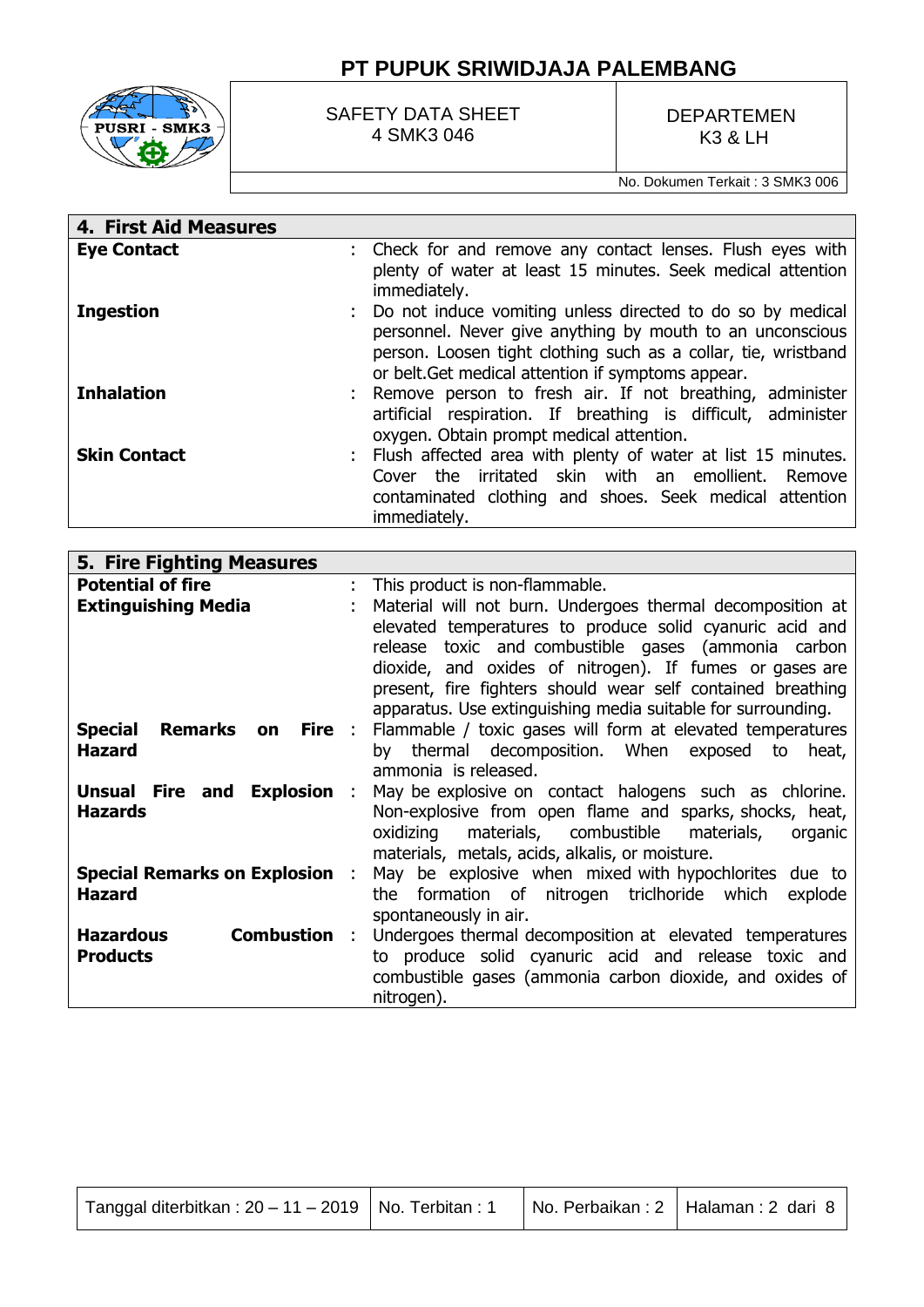# **PT PUPUK SRIWIDJAJA PALEMBANG**



SAFETY DATA SHEET 4 SMK3 046

DEPARTEMEN K3 & LH

No. Dokumen Terkait : 3 SMK3 006

#### **6. Accidental Release Measures Steps to be taken if material**  : Use appropriate tools to put the spilled solid in a suitable **is released or spilled** container for intended use or disposal. Prevent additional discharge of material, if possible to do so without hazard. Prevent spills from entering sewers, watercourses, wells, etc. product will promote algae growth which may degrade water quality and taste. Notify downstream water users. Recover and place material in suitable container for reuse, recycle or disposal.

| 7. Handling & Storage |                                                               |
|-----------------------|---------------------------------------------------------------|
| <b>Precaution</b>     | : If user operations generate dust, fume, or mist, use        |
|                       | ventilation to keep exposure to airborne contaminants below   |
|                       | the exposure limit. Keep out of reach of children.            |
| <b>Storage</b>        | : Store in dry, cool and well ventilated area. Keep away from |
|                       | incompatible materials such as reducing agents. Do not blend  |
|                       | or store in contact with ammonium nitrate.                    |

| 8. Exposure and Personal Protective Equipment |                                                                                                                                                                                                                                                                                                                                                                                                                                                                                                                                                                                                                                                                                                                                                                                                                                                                                                                                       |
|-----------------------------------------------|---------------------------------------------------------------------------------------------------------------------------------------------------------------------------------------------------------------------------------------------------------------------------------------------------------------------------------------------------------------------------------------------------------------------------------------------------------------------------------------------------------------------------------------------------------------------------------------------------------------------------------------------------------------------------------------------------------------------------------------------------------------------------------------------------------------------------------------------------------------------------------------------------------------------------------------|
| <b>Engineering Control</b>                    | Use process enclosures, local exhaust ventilation, or other<br>engineering controls to keep<br>airborne<br>levels<br>below<br>recommended exposure limits. If user operations generate<br>dust, fume, or mist, use ventilation to keep exposure to<br>airborne contaminants below the exposure limit. Keep out of<br>reach of children.                                                                                                                                                                                                                                                                                                                                                                                                                                                                                                                                                                                               |
| <b>Personal Protection</b>                    | The selection of personal protective equipment varies,<br>depending upon conditions of use. Under well controlled<br>conditions where contact with the substance is limited<br>and exposures are below the occupational exposure limit,<br>normal work clothing may suffice. Where skin and eye contact<br>may occur as a result of brief periodic exposures, wear long<br>sleeved clothing or coveralls and safety glasses with side<br>shields.<br>Wear appropriate respirator when ventilation is inadequate. A<br>filtering facepiece dust mask is adequate<br>for<br>most<br>applications. A NIOSH approved full facepiece or half<br>mask dust respirator with N-100 or P-100 filters should<br>be used under conditions where airborne concentrations<br>may exceed occupational exposure<br>limits. For U.S.<br>facilities, a respiratory protection program that meets<br>OSHA 29 CFR 1910.134 requirements must be followed |
| <b>Exposure Limits</b>                        | whenever workplace conditions warrant a respirator's use.<br>Workplace Environmental Exposure Limits:<br>AIHA<br>10<br>mg/m3 TWA for Urea as inhalable dust. OSHA PEL: 15 mg/m3<br>for Particulates Not Otherwise Regulated.                                                                                                                                                                                                                                                                                                                                                                                                                                                                                                                                                                                                                                                                                                          |

| Tanggal diterbitkan : 20 – 11 – 2019   No. Terbitan : 1 |  |  | No. Perbaikan: 2   Halaman: 3 dari 8 |
|---------------------------------------------------------|--|--|--------------------------------------|
|---------------------------------------------------------|--|--|--------------------------------------|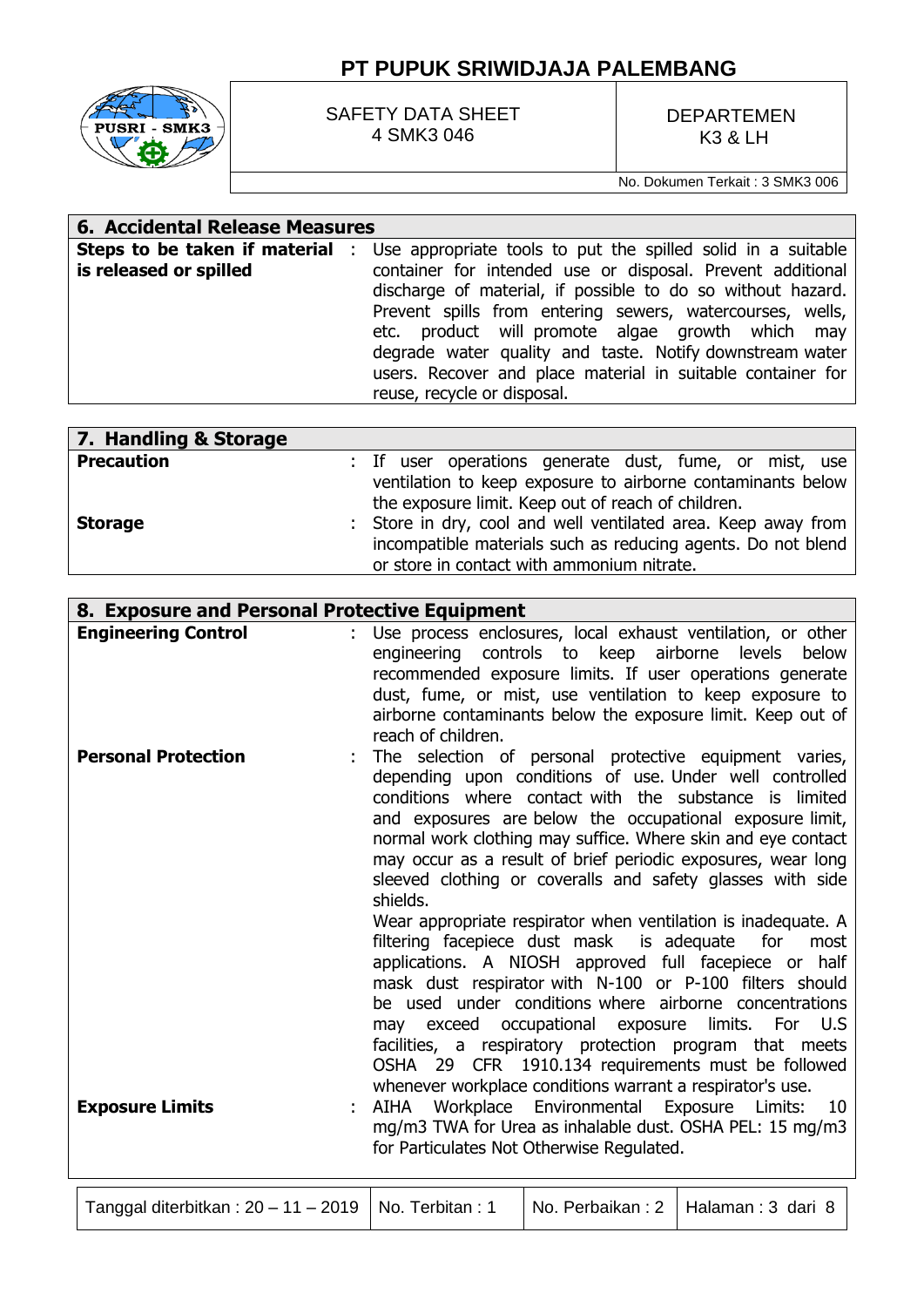

SAFETY DATA SHEET 4 SMK3 046

DEPARTEMEN K3 & LH

No. Dokumen Terkait : 3 SMK3 006

| 9. Physical & Chemical Properties |  |                                                                      |  |  |
|-----------------------------------|--|----------------------------------------------------------------------|--|--|
| Appearance, odor                  |  | : White, odorless to slightly ammoniacal.                            |  |  |
| <b>State</b>                      |  | Granular solid.                                                      |  |  |
| <b>Molecular weight</b>           |  | 60.06                                                                |  |  |
| <b>Boiling point</b>              |  | : Decomposes at 135 $\degree$ C (at 1 atm)                           |  |  |
| <b>Melting point</b>              |  | : 132 °C (at 1 atm)                                                  |  |  |
| <b>Specific gravity</b>           |  | : $0.74$ g/ml (at -33.4 °C)                                          |  |  |
| <b>Vapor pressure</b>             |  | 0.08 kPa                                                             |  |  |
| <b>Bulk Density</b>               |  | : Loose: $721 - 770$ kg/m <sup>3</sup> ; 45 - 48 lbs/ft <sup>3</sup> |  |  |
|                                   |  | Tapped: 800-809 kg/m <sup>3</sup> ; 49 - 51 lbs/ft <sup>3</sup>      |  |  |
| <b>Solubility</b>                 |  | : easily soluble in hot water. Soluble in cold water. Partially      |  |  |
|                                   |  | soluble in methanol, diethyl.                                        |  |  |
| pH (10% Soln/Water)               |  | 8                                                                    |  |  |

|                                      | 10. Stability & Reactivity |     |                                                                                          |
|--------------------------------------|----------------------------|-----|------------------------------------------------------------------------------------------|
| <b>Chemical stability</b>            |                            |     | Stable                                                                                   |
| <b>Materials to avoid</b>            |                            |     | : Halogens, oxidizing agents, reducing agents, acids, alkalis,<br>moisture.              |
| <b>Special</b><br><b>Reactivity</b>  | <b>Remarks</b>             |     | <b>on</b> : Absorb moisture from the air. Hygroscopic; keep container<br>tightly closed. |
| <b>Special</b><br><b>Corrosivity</b> | <b>Remarks</b>             | on: | Avoid contact with moisture. Slow hydrolysis may produce<br>acids corrosive to metals.   |

| 11. Toxicological Information |  |  |  |                                                                                                                                                                                                                                                                                                                                                                                                             |  |  |  |
|-------------------------------|--|--|--|-------------------------------------------------------------------------------------------------------------------------------------------------------------------------------------------------------------------------------------------------------------------------------------------------------------------------------------------------------------------------------------------------------------|--|--|--|
|                               |  |  |  | <b>Significant Routes Of</b> : Ingestion, inhalation.                                                                                                                                                                                                                                                                                                                                                       |  |  |  |
| <b>Exposure</b>               |  |  |  |                                                                                                                                                                                                                                                                                                                                                                                                             |  |  |  |
| <b>Toxicity to Animals</b>    |  |  |  | : See Section II. Under controlled feeding conditions, urea is<br>used as a nutritional supplement in cattle and other animals.<br>The toxic dose in cattle given urea for the first time is<br>considered to be 0.45 g/kg or a total of 100-200 g. Mature<br>bulls can digest as much as 400 g a day without ill effect. As<br>little as 50 g may cause adverse effects in cattle not<br>accustomed to it. |  |  |  |

| <b>Ecological Information</b><br>12.  |                 |                                                                                                                                                                                                                                                                                                                                                                                                                                                                                |
|---------------------------------------|-----------------|--------------------------------------------------------------------------------------------------------------------------------------------------------------------------------------------------------------------------------------------------------------------------------------------------------------------------------------------------------------------------------------------------------------------------------------------------------------------------------|
| <b>Ecotoxicity</b>                    |                 | Will slowly release ammonia and degrade to nitrate.<br>Ammonia is a toxic hazard to fish. However, ammonia<br>release is slow making urea much less toxic than ammonium<br>salts. Aquatic toxicity tests indicate 24 Hr exposure at 16,000<br>mg/L of urea did not kill Creek Chubs. Urea is added in<br>small quantities as a feed suppliment for cattle. Urea<br>ingestion may be harmful to mammals and birds at body<br>burdens of several thousands of mg/kg. Ensure that |
| Tanggal diterbitkan: $20 - 11 - 2019$ | No. Terbitan: 1 | No. Perbaikan: 2   Halaman: 4 dari 8                                                                                                                                                                                                                                                                                                                                                                                                                                           |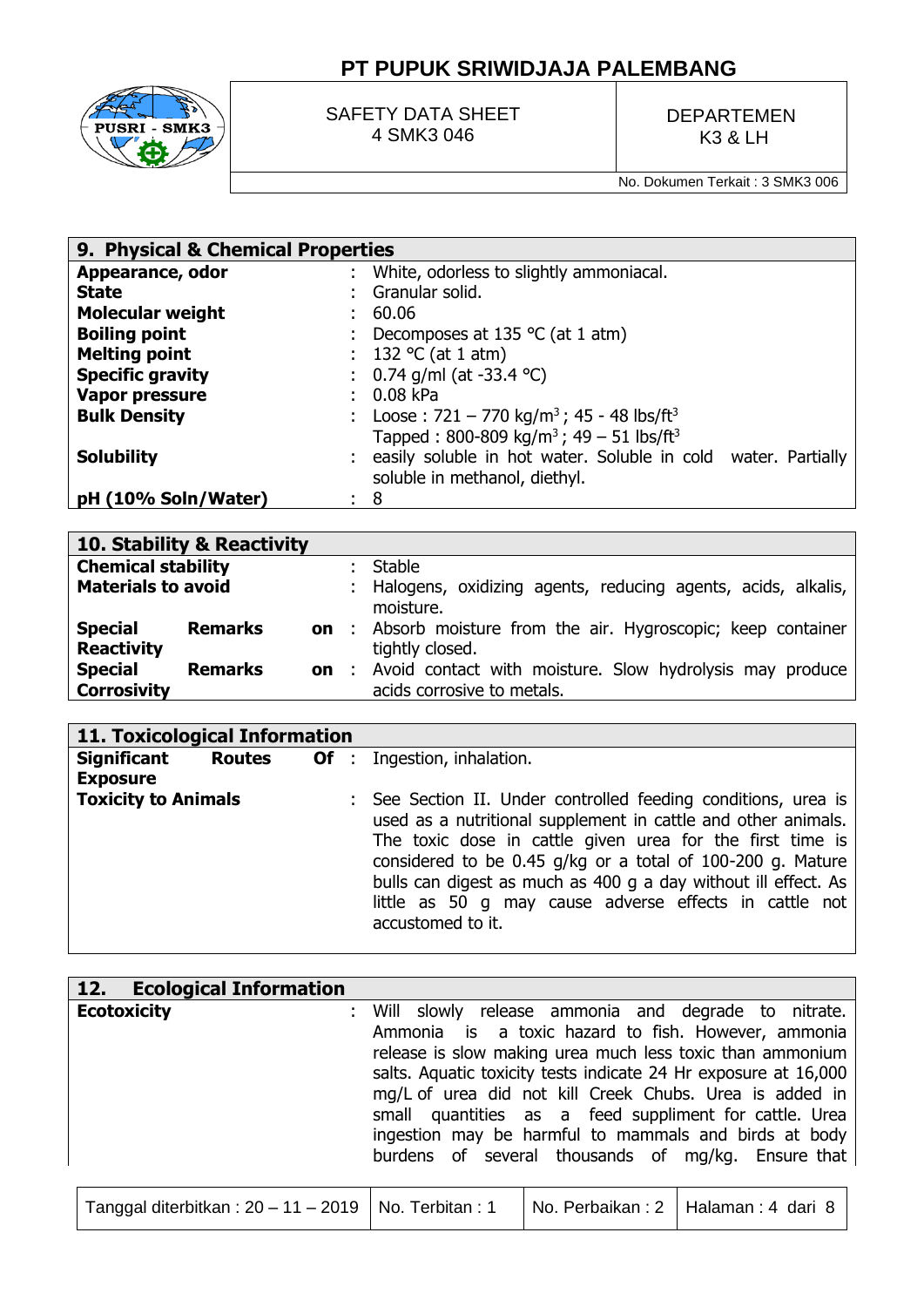

SAFETY DATA SHEET 4 SMK3 046

DEPARTEMEN K3 & LH

No. Dokumen Terkait : 3 SMK3 006

|                               | livestock and wildlife do not ingest urea<br>unless          |  |  |  |  |  |
|-------------------------------|--------------------------------------------------------------|--|--|--|--|--|
|                               | adequately mixed with feed rations. Nonpersistent. Non-      |  |  |  |  |  |
|                               | cumulative when applied using normal agricultural practises. |  |  |  |  |  |
|                               | The product itself and its products of degradation are not   |  |  |  |  |  |
|                               | harmful under normal conditions of careful and responsible   |  |  |  |  |  |
|                               | use. U.S. D.O.T.: This material is NOT listed as a Marine    |  |  |  |  |  |
|                               | pollutant.                                                   |  |  |  |  |  |
| <b>BOD &amp; COD</b>          | Not Available                                                |  |  |  |  |  |
| <b>Product of Degradation</b> | : Ammonia, carbon dioxide and water.                         |  |  |  |  |  |
|                               |                                                              |  |  |  |  |  |

| 13. Disposal Consideration         |                                                |  |  |  |  |                                                         |  |
|------------------------------------|------------------------------------------------|--|--|--|--|---------------------------------------------------------|--|
| <b>Waste Disposal Or Recycling</b> |                                                |  |  |  |  | Recover and place material in a suitable container for  |  |
|                                    |                                                |  |  |  |  | intended use or disposal. Ensure disposal complies with |  |
|                                    | government requirements and local regulations. |  |  |  |  |                                                         |  |

### **14. Transport Information**

**DOT / TDG Classification** : Not controlled under DOT (US) or TDG (Canada)

**PIN and Shipping Name** : Not applicable

**Special Provisions For Transport** : Not applicable

**Non-Hazardous Material** under RID / ADR, GGVS / GGVE, ADNR, IMDG, ICAO – TI / IATA – DCR DGR

#### **15. Regulatory Information**

**Other Regulations :** The Domestic Substances List (DSL) and acceptable for use under the provisions of CEPA. EINECS: This product is on the European Inventory of Existing Commercial Chemical Substances. CERCLA/SUPERFUND, 40 CFR 117,302: This product contains no Reportable Quantity (RQ) Substances. This product is not considered as a priority pollutant as regulated under the Clean Water Act. TSCA (Toxic Substance Control Act): This product and all its components are listed on the TSCA Inventory. CALIFORNIA PROPOSITION 65: This product contains no chemicals known to the State of California to cause cancer, birth defects, or other reproductive harm.This product has been classified in accordance with the hazard criteria of the Controlled Products Regulations and is not subject to control under WHMIS (Canada), or the Hazcom Standard (US).

| Tanggal diterbitkan: $20 - 11 - 2019$   No. Terbitan: 1 |  |  | No. Perbaikan: 2   Halaman: 5 dari 8 |
|---------------------------------------------------------|--|--|--------------------------------------|
|---------------------------------------------------------|--|--|--------------------------------------|